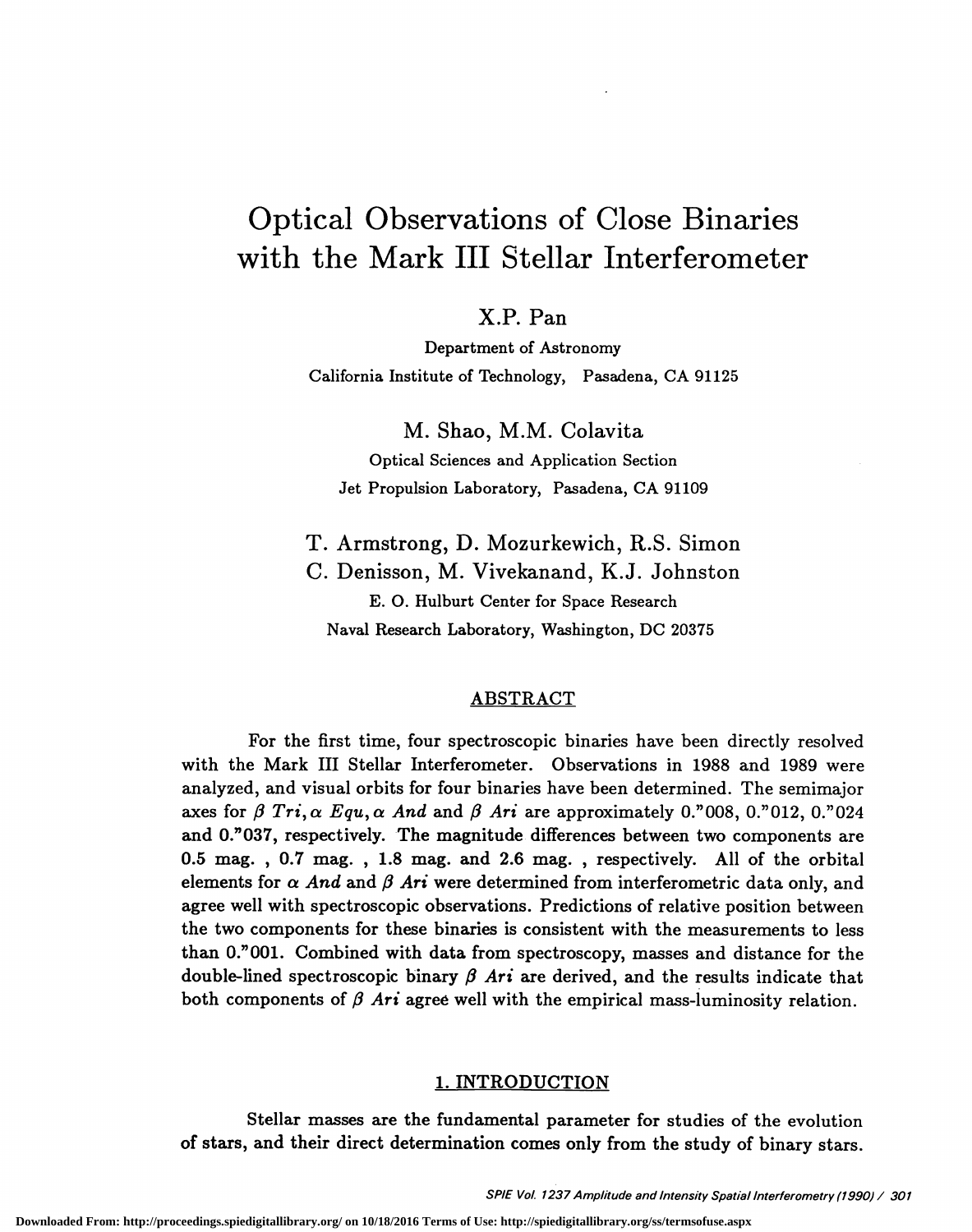But the collection of accurate masses remains remarkably meager. The lunar occultation technique, the intensify interferometer, and speckle interferometry have determined visual orbits of various binaries. Unfortunately, many spectroscopic hinaries cannot be resolved by present observational techniques. Now, the Mark III Stellar Interferometer, a long baseline optical interferometer on Mt. Wilson, California, allows the direct resolution of very close binaries, the accurate determination of the relative orbit of a binary, and the precise measurement of luminosities of the two components. These results, combined with conventional photometric and spectroscopic observations, yield the distance, absolute magnitudes, mass, radius and effective temperature, and provide a benchmark for the study of stellar structure and evolution.

Binary observations with the Mark III Stellar Interferometer started in 1988, which is routinely operated for the observation of binary stars. By the end of 1989, four spectroscopic binaries had been directly resolved for the first time, and three of them:  $\beta$  Ari,  $\alpha$  And and  $\beta$  Tri, have had their visual orbits determined. With the Mark III Stellar Interferometer, not only separations of a binary system, but also the luminosity difference between the two components can be accurately determined. The observation results in past two years demonstrate high angular resolution of 0."004 at 5500 Å, high measurement precision (better than 5  $\%$ ), and good detectability of magnitude differences (less than 4 magnitude).

In the paper, we will describe binary observation and data analysis with the Mark III Stellar Interferometer, and present results for three spectroscopic binaries.

### 2. OBSERVATION AND DATA ANALYSIS

The description of the Mark III Stellar Interferometer has been previously published'. Binary observations with this instrument are mainly conducted with a variable baseline which consists of 12 piers, oriented north-south, at which to locate the sidereostats. Up to 36 different baseline are available, with length ranging from 3 to 32 meters. Fringe tracking uses a wide spectral channel for maximum sensitivity, and simultaneously, fringe visibility measurements use two narrow bandpass filters, typically 250 Å wide at 8000 Å and 5500 Å. The effective aperture for amplitude measurements is usually 2.5 cm. Generally, 75 seconds of fringe tracking of a star, followed by a 5 second measurement of dark count and sky background are recorded, and the square of the fringe visibility,  $V^2$ , is estimated for each scan. Approximately 160 - 220 scans per night can be made, and 15 - 25 scans per star per night are scheduled for candidate binaries. In order to calibrate the systematic errors due to the atmosphere and the instrument, typically four unresolved stars, with an intrinsic visibility greater than 98 %, are periodically observed during the night of observation.

The normalized visibilities are used by a least-squares fitting algorithm, and the intensity ratio R, angular separations,  $S_X, S_Y$ , between the primary and

**Downloaded From: http://proceedings.spiedigitallibrary.org/ on 10/18/2016 Terms of Use: http://spiedigitallibrary.org/ss/termsofuse.aspx**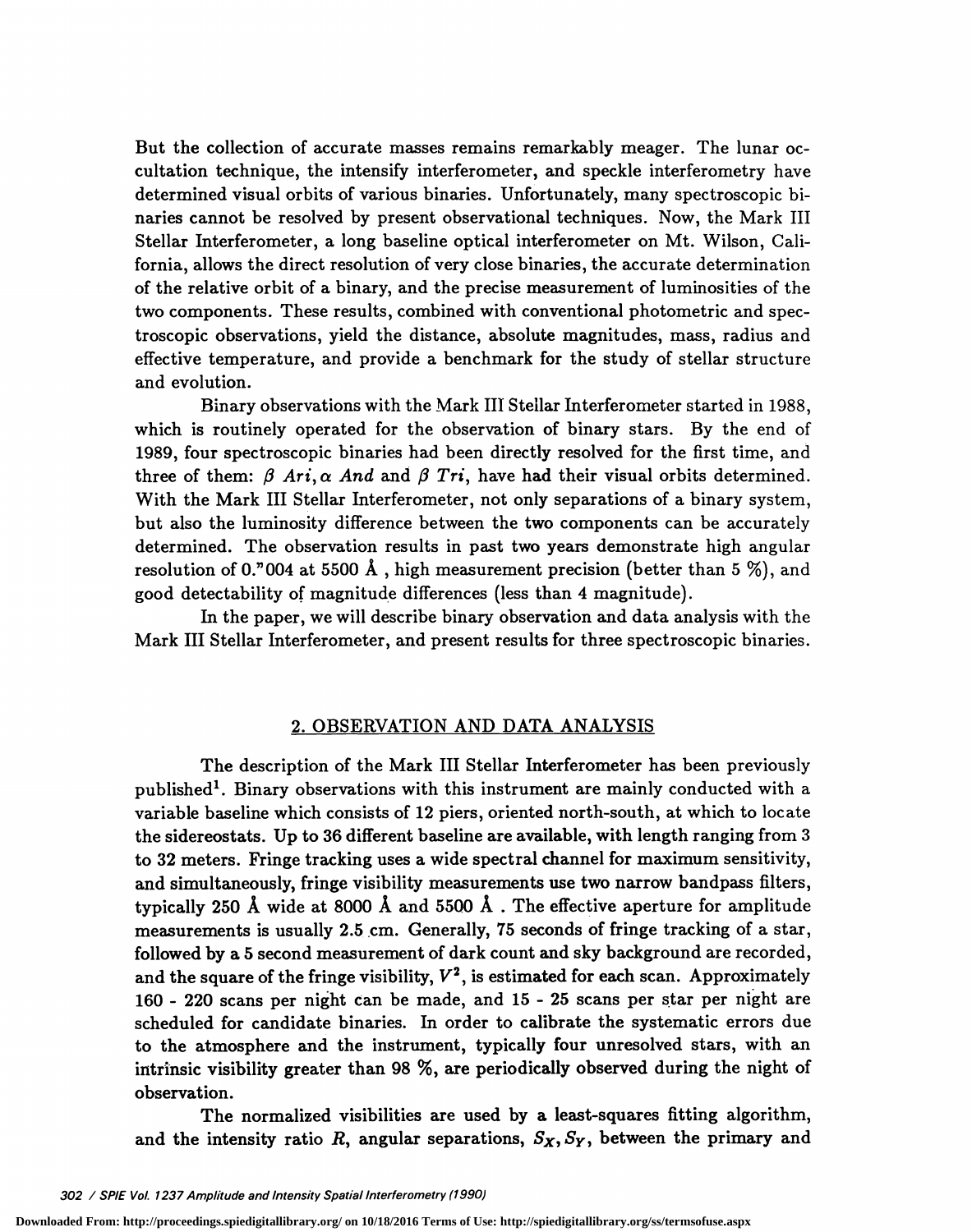the companion in a rectangular coordinates system are estimated by the following  $formulas<sup>2</sup>$ :

$$
V^2(X,Y) = (\Gamma^2(a_2) + (R\Gamma(a_1))^2 + 2R\Gamma(a_1)\Gamma(a_2)\cos\phi)/(1+R)^2,
$$

where  $\Gamma(\theta) = 2J_1(\pi B\theta/w)/(\pi B\theta/w)$ ,  $a_1 = \pi B\theta_1/w$ ,  $a_2 = \pi B\theta_2/w$ ,  $\phi = 2\pi(XS_X +$  $Y S_Y$ /w,  $J_1(x)$  is a first order Bessel function, X and Y are the components of projected baseline on the sky,  $B$  is the length of projected baseline,  $\omega$  is the wavelength, and  $\theta_1$ ,  $\theta_2$  are the angular diameters of two components, separately.

Because of the importance of controlling of systematic errors, the calibration stars that we selected are those which have theoretically estimated diameters of  $\approx$  0."001, and have been measured by the Mark III Interferometer with the longest baseline (32 m). There are 17 good nights of data available for the 32 m baseline in 1989. We used data from both channels (8000 Å and 5500 Å), and calculated estimated diameters of observed calibrators for each night based upon the assumption of a wavelength-independent diameter. The final value of the calibrator's diameter we used is the mean of all results for the star. Table 1 lists calibrators and their theoretical and empirical values of diameter.

Table 1. List of Calibration Stars

|                       | Name           | Fk5  | $\pmb{\alpha}$<br>$^{\left( h\right) }$ | δ<br>(°) | $\pmb{\pi}$<br>(") | $m_{v}$<br>(mag.) | Spec.      | $\mathrm{Dia}(\mathrm{O})$<br>(mas) | $\mathrm{ Dia}(C)$<br>(mas) |
|-----------------------|----------------|------|-----------------------------------------|----------|--------------------|-------------------|------------|-------------------------------------|-----------------------------|
| η                     | Peg            | 7    | 0.22                                    | 15.18    | 0.000              | 2.83              | <b>B24</b> | 0.63                                | 0.4                         |
| Š.                    | $\bf Cas$      | 17   | 0.62                                    | 53.90    | 0.004              | 3.66              | <b>B24</b> | 0.30                                | 0.3                         |
| $\gamma$              | $\bf Cas$      | 32   | 0.95                                    | 60.72    | 0.034              | 2.47              | <b>B01</b> | 0.95                                | 1.4                         |
| $\pmb{\mu}$           | Cas            | 33   | 0.95                                    | 38.50    | 0.032              | 3.87              | A55        | 0.50                                | 0.5                         |
| $\boldsymbol{\gamma}$ | Tri            | 79   | 2.28                                    | 33.84    | 0.036              | 4.01              | A15        | 0.48                                | 0.8                         |
| 41                    | Ari            | 100  | 2.83                                    | 27.26    | 0.031              | 3.63              | <b>B85</b> | 0.46                                | 0.9                         |
| 17                    | Tau            | 136  | 3.75                                    | 24.11    | 0.019              | 3.70              | <b>B63</b> | 0.60                                | 0.4                         |
| $\eta$                | Tau            | 139  | 3.79                                    | 24.11    | 0.008              | 2.87              | <b>B73</b> | 0.70                                | 0.7                         |
| Ŝ                     | Per            | 144  | 3.90                                    | 31.88    | 0.010              | 2.85              | <b>B11</b> | 0.90                                | 0.3                         |
| $\pmb{\epsilon}$      | Per            | 147  | 3.96                                    | 40.01    | 0.009              | 2.89              | <b>B03</b> | 0.88                                | 0.3                         |
| 7                     | Ori            | 201  | 5.42                                    | 6.35     | 0.026              | 1.64              | <b>B23</b> | 0.92                                | 0.7                         |
| θ                     | Gem            | 261  | 6.88                                    | 33.96    | 0.021              | 3.60              | A33        | 0.32                                | 0.7                         |
| λ                     | <b>UMa</b>     | 383  | 10.28                                   | 42.91    | 0.030              | 3.45              | A24        | 0.67                                | 0.9                         |
| θ                     | Leo            | 423  | 11.24                                   | 15.43    | 0.019              | 3.34              | A25        | 0.65                                | 0.8                         |
| б                     | <b>UMa</b>     | 456  | 12.26                                   | 57.03    | 0.052              | 3.31              | A35        | 0.81                                | 1.0                         |
| $\boldsymbol{\beta}$  | Ser            | 583  | 15.77                                   | 15.42    | 0.034              | 3.67              | A24        | 0.67                                | 1.0                         |
| $\mathbf{r}$          | Her            | 609  | 16.37                                   | 19.15    | 0.015              | 3.75              | A93        | 0.95                                | 0.9                         |
| $\epsilon$            | Her            | 634  | 17.00                                   | 30.92    | 0.022              | 3.92              | A05        | 0.51                                | 0.5                         |
| δ                     | Her            | 641  | 17.25                                   | 24.84    | 0.034              | 3.14              | A34        | 0.90                                | 0.9                         |
| $\boldsymbol{\gamma}$ | Lyr            | 713  | 18.98                                   | 32.69    | 0.011              | 3.24              | <b>B93</b> | 0.30                                | 0.8                         |
| $\int_{t^2}$          | Aql            | 716  | 19.09                                   | 13.86    | 0.036              | 2.99              | A05        | 0.77                                | 0.8                         |
|                       | Cyg            | 733  | 19.50                                   | 51.73    | 0.005              | 3.79              | A55        | 0.86                                | 0.7                         |
| $\pmb{\theta}$        | Peg            | 834  | 22.17                                   | 6.20     | 0.042              | 3.53              | A25        | 1.05                                | 0.9<br>¥.                   |
| $\alpha$              | Lac            | 848  | 22.52                                   | 50.28    | 0.036              | 3.77              | A15        | 0.80                                | 0.8                         |
| \$                    | Peg            | 855  | 22.69                                   | 10.83    | 0.023              | 3.40              | <b>B85</b> | 0.42                                | 0.6                         |
| $\pmb{\alpha}$        | Peg            | 871  | 23.08                                   | 15.21    | 0.030              | 2.49              | <b>B93</b> | 0.87                                | 1.4                         |
| U                     | $Pe\mathbf{g}$ | 881  | 23.42                                   | 23.40    | 0.028              | 4.41              | <b>F83</b> | 1.10                                | 1.4                         |
| $\kappa$              | And            | 1619 | 23.67                                   | 44.33    | 0.012              | 4.14              | <b>B94</b> | 0.40                                | 0.5                         |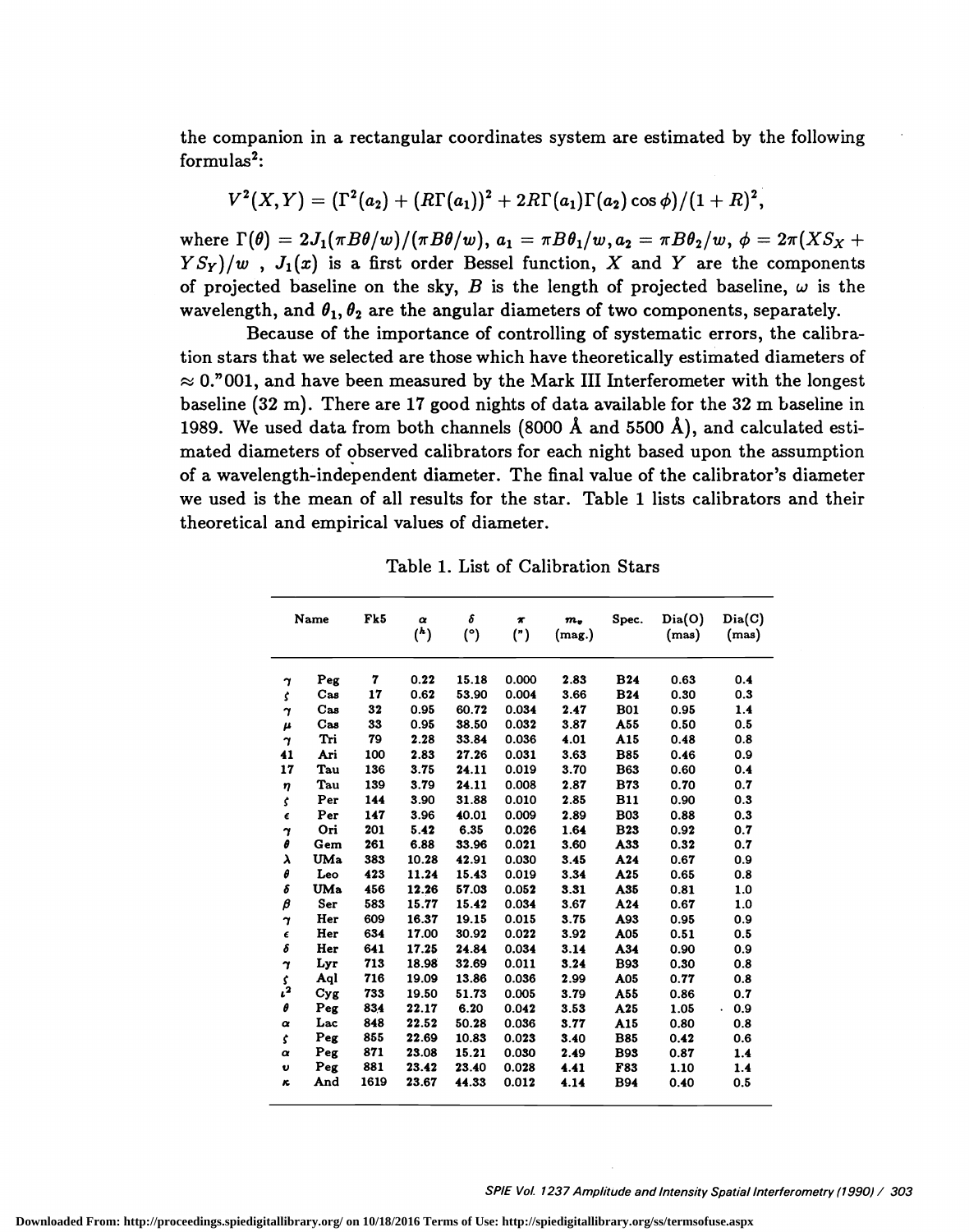# 3. OBSERVATIONAL RESULTS

From binary observation with the Mark III interferometer, separations  $S_x$ and  $S_{\nu}$ , and the corresponding observation epoch are used for orbit determination by applying the method of differential corrections3. Four binaries have had their visual orbits determined, and are described separately as follows.

 $\alpha$  And (HD 358, HR 15; R. A. = 0<sup>h</sup>03.<sup>m</sup>2, Dec. = 28°32' for equinox 1900.0) is a chemically peculiar star which belongs to the subclassification of Mercury-Manganese stars, and has total visual magnitude  $m_v = 2.06$  and spectral class B8. This system was determined spectroscopically in 1908, 1936, 1937, 1939 and 1976, and judged to be of 'good' quality4.

The binary star  $\alpha$  And was first resolved with the Mark III Interferometer in 1988, and its visual orbit was also determined. The prediction of relative positions between the two components of this system for 1989 is consistent with observations to less than 0."001. Table 2 lists results of its eccentricity and geometric elements for different time intervals assuming period  $P = 96.4640$  and epoch  $T = JD2447374.85$ for each case. The excellent consistency of the results in Table 2 indicate very good accuracy of measurements with the instrument. In fact, only 10 measurements in 1988 covering 159° of mean anomaly, or 44 % of a revolution, have already provided a good orbital determination.

|                                               | 1988                |                     | 1989                |                     |                   | 1988 & 1989         |
|-----------------------------------------------|---------------------|---------------------|---------------------|---------------------|-------------------|---------------------|
|                                               | 8000Å               | 5500Å               | 8000Å               | 5500Å               | 8000Å             | 5500Å               |
| $\epsilon$                                    | $0.528 + 0.008$     | $0.484 \pm 0.006$   | $0.529 \pm 0.004$   | $0.529 \pm 0.003$   | $0.535 \pm 0.001$ | $0.533 \pm 0.001$   |
| $a^*(\text{mas})$                             | $24.23 \pm 0.22$    | $23.98 \pm 0.21$    | $23.91 \pm 0.17$    | $24.25 \pm 0.12$    | $23.98 \pm 0.12$  | $24.06 \pm 0.13$    |
| $\mathbf{i}$ <sup>(<math>\circ</math></sup> ) | $105.47 \pm 0.24$   | $106.08 \pm 0.25$   | $105.73 \pm 0.30$   | $105.44 \pm 0.40$   | $105.63 \pm 0.25$ | $106.19 \pm 0.22$   |
| w(°)                                          | $77.13 \pm 0.24$    | 74.98±0.26          | $77.65 \pm 0.40$    | $79.21 \pm 0.66$    | $77.31 \pm 0.23$  | $76.41 \pm 0.28$    |
| $\Omega(\circ)$                               | 104.06±0.41         | $101.53 \pm 0.35$   | $104.26 \pm 0.21$   | $104.47 \pm 0.40$   | $104.12 \pm 0.25$ | $103.83 \pm 0.22$   |
| $\boldsymbol{B}$                              | $6.764 \pm 0.060$   | $7.371 \pm 0.063$   | $6.517 \pm 0.087$   | $5.982 \pm 0.112$   | $6.645 \pm 0.046$ | 7.046±0.051         |
| G                                             | $-22.563 \pm 0.120$ | $-22.347 \pm 0.114$ | $-22.299 \pm 0.088$ | $-22.765 \pm 0.092$ | $-22.337 + 0.063$ | $-22.328 \pm 0.062$ |
| A                                             | $4.803 \pm 0.060$   | $5.043 \pm 0.063$   | $4.879 \pm 0.087$   | $5.004 \pm 0.112$   | $4.828 \pm 0.046$ | $4.979 \pm 0.051$   |
| F                                             | $7.132 \pm 0.120$   | $6.315 \pm 0.114$   | $7.098 \pm 0.088$   | 7.124±0.092         | $7.084 \pm 0.063$ | $7.121 \pm 0.062$   |

Table 2. Orbital Elements of  $\alpha$  And for Different Time Intervals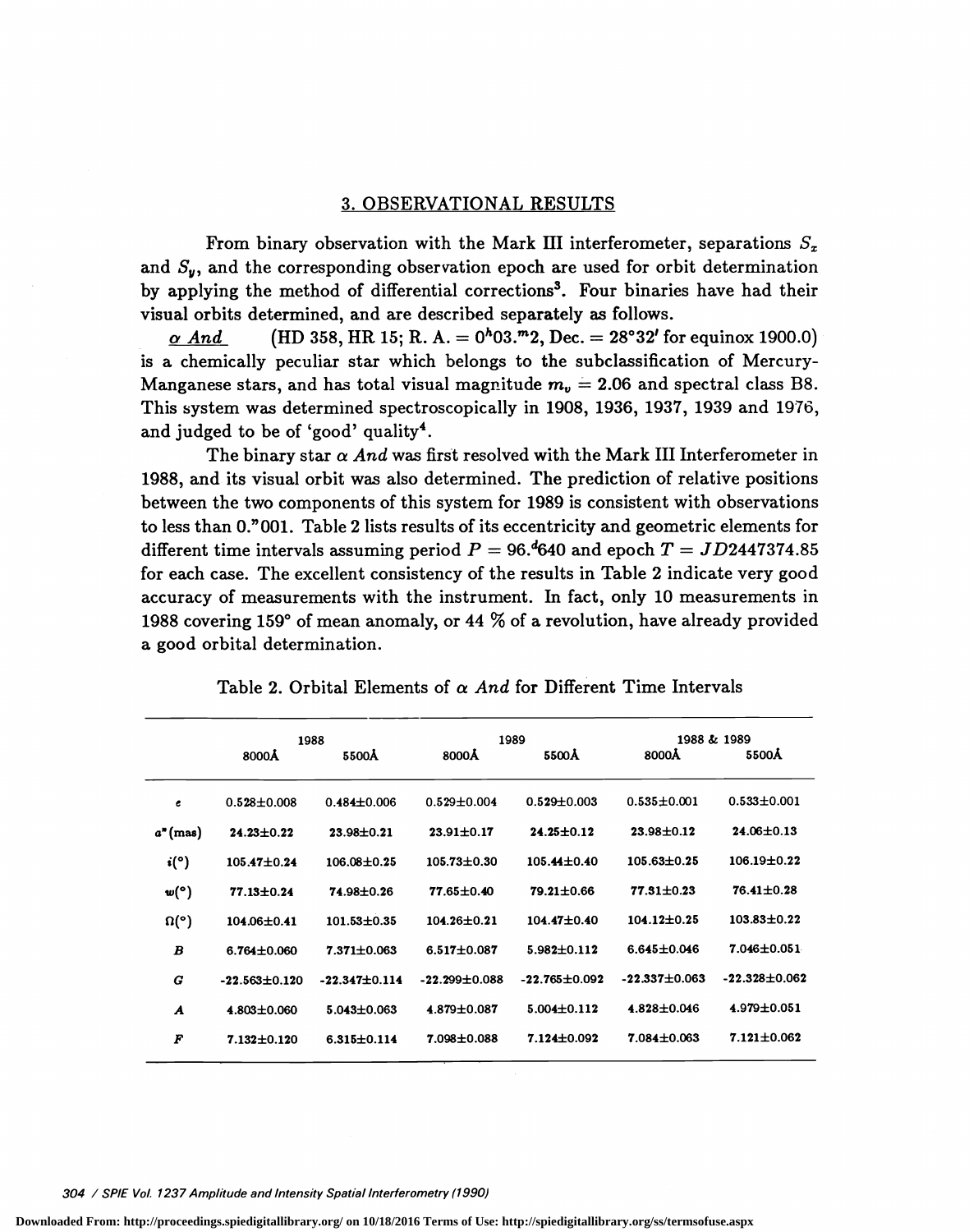Using all of the data from 1988 and 1989, which covers a little more than 4 revolutions of its orbital motion, all seven orbital elements are determined inde pendently, and are compared with the results from spectroscopic observations in Table 3. The table shows very good agreement between two completely different techniques. A typical plot of the measured and best-fit fringe visibilities for  $\alpha$  And at two wavelengths as function of time are shown in Figure  $1(a)$  and  $1(b)$ , and the visual orbit of  $\alpha$  And with its measurement points at 8000 Å is plotted in the Figure 2. The observed (O) and calculated (C) separations  $S_z$ ,  $S_y$ , the residuals to the visual orbit (O - C), the corresponding total separation  $\rho$ <sup>n</sup>, and mean anomaly  $E$ , are presented in the Table 4(a) and 4(b).

The estimated magnitude difference from the Mark III interferometer is 1.8 mag. Petrie<sup>5</sup> found the magnitude difference  $\Delta m = 1.35$  mag. But A. H. Batten<sup>4</sup> pointed that this is certainly an underestimate since Petrie identified the line  $\lambda$ 4479 Mn II of the primary spectrum as the secondary component of A4481 Mg II on at least some of his tracings. We believe that the magnitude difference of  $\alpha$  And from the Mark III Interferometer is well determined.

| $\alpha$ And               | 8000 Å |                    | The Mark III<br>$5000 \text{ Å}$                             |                  | Spectroscopy <sup>11</sup> |              |
|----------------------------|--------|--------------------|--------------------------------------------------------------|------------------|----------------------------|--------------|
| $P$ (days)                 |        | 96.640 $\pm 0.066$ | 96.621                                                       | $\pm 0.136$      | 96.6960                    | $\pm 0.0013$ |
| $T({\rm JD})$              |        |                    | $2447374.85$ $\pm 0.19$ $2447375.02$ $\pm 0.16$ $2442056.32$ |                  |                            | $\pm 0.28$   |
| e <sub>1</sub>             | 0.529  | $\pm 0.004$        | 0.530                                                        | $\pm 0.003$      | 0.521                      | ±0.008       |
| $a^n$ (mas)                | 23.98  | $\pm 0.12$         |                                                              | $24.06 \pm 0.13$ |                            |              |
| $\boldsymbol{i}(\text{°})$ | 105.63 | $\pm 0.25$         | 106.19                                                       | $\pm 0.23$       |                            |              |
| w(°)                       | 77.31  | $\pm 0.24$         | 76.41                                                        | $\pm 0.29$       | 77.1                       | $\pm 1.3$    |
| $\Omega$ <sup>o</sup> )    | 104.12 | $\pm 0.25$         | 103.83                                                       | $\pm 0.22$       |                            |              |
|                            |        |                    |                                                              |                  |                            |              |

Table 3. Comparison between The Mark III Interferometer and Spectroscopy for the orbital elements of  $\alpha$  And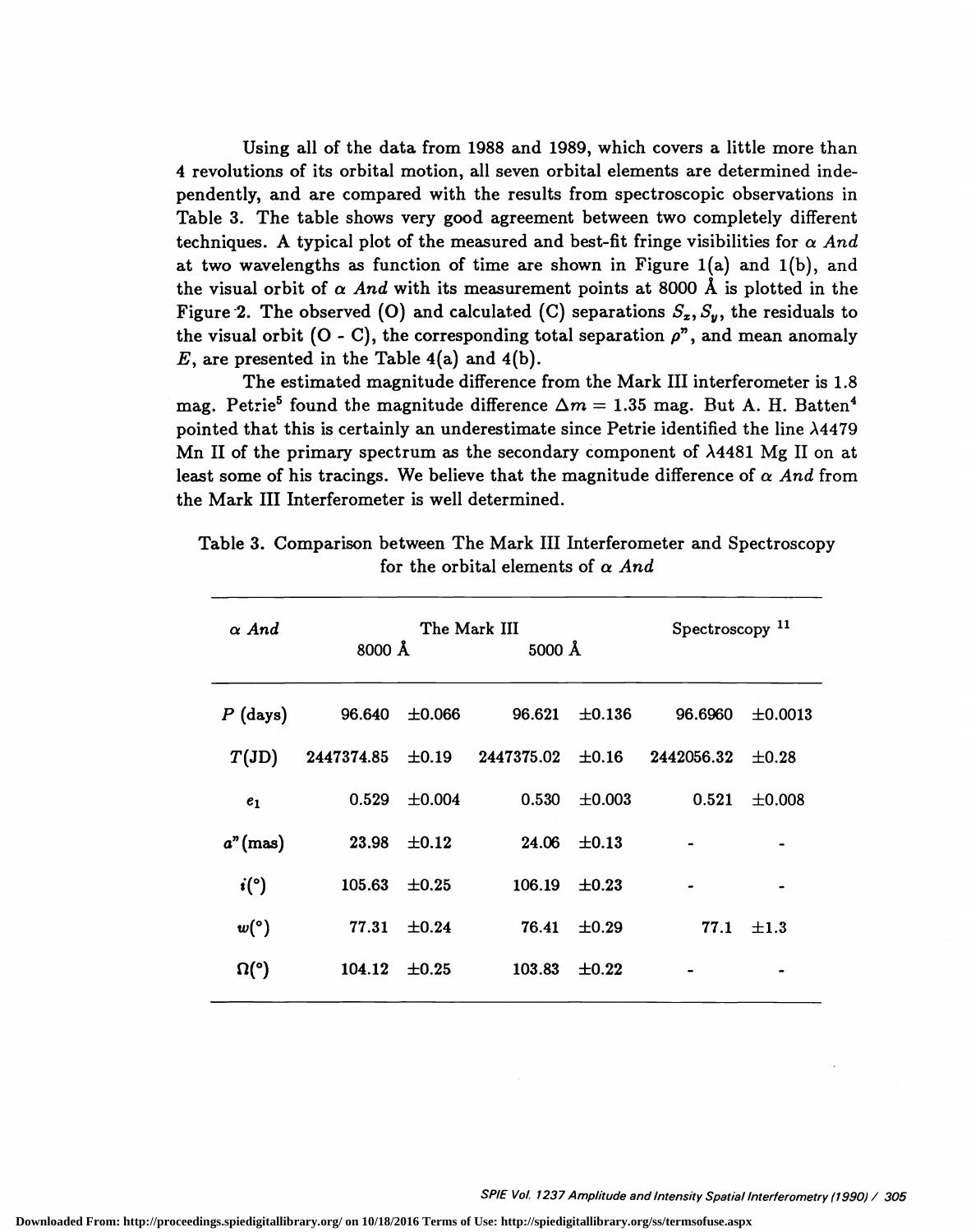| Epoch<br>JD2400000+ | $S_r(0)$<br>(mas) | $S_r(C)$<br>(mas) | $O-C$<br>(mas) | $S_d(0)$<br>(mas) | $S_d(C)$<br>(mas) | $O-C$<br>(mas) | ρ<br>(mas) | E(°)   |
|---------------------|-------------------|-------------------|----------------|-------------------|-------------------|----------------|------------|--------|
| 47412.9215          | $-17.67$          | $-17.67$          | 0.00           | $-4.23$           | $-4.33$           | 0.10           | 18.19      | 154.53 |
| 47413.8603          | $-16.97$          | $-17.07$          | 0.10           | $-4.62$           | $-4.64$           | 0.02           | 17.69      | 156.89 |
| 47423.8433          | $-11.77$          | $-9.70$           | $-2.07$        | $-7.57$           | $-7.53$           | $-0.04$        | 12.28      | 181.41 |
| 47436.7827          | 2.01              | 1.42              | 0.59           | $-9.92$           | $-9.90$           | $-0.02$        | 10.00      | 213.57 |
| 47437.8351          | 2.60              | 2.34              | 0.26           | $-9.86$           | $-10.01$          | 0.15           | 10.28      | 216.31 |
| 47438.7458          | 3.89              | 3.13              | 0.76           | $-10.09$          | $-10.08$          | $-0.01$        | 10.56      | 218.69 |
| 47457.7650          | 15.90             | 16.19             | $-0.29$        | $-7.91$           | $-7.79$           | $-0.12$        | 17.97      | 278.50 |
| 47458.7741          | 16.55             | 16.42             | 0.13           | $-7.35$           | $-7.36$           | 0.01           | 17.99      | 282.66 |
| 47459.8278          | 16.54             | 16.54             | 0.00           | $-6.81$           | $-6.87$           | 0.06           | 17.91      | 287.21 |
| 47460.8263          | 16.56             | 16.53             | 0.03           | $-6.34$           | $-6.35$           | 0.01           | 17.71      | 291.73 |
| 47751.8909          | 15.92             | 16.36             | $-0.44$        | $-5.65$           | $-5.69$           | 0.04           | 17.32      | 297.25 |
| 47754.8830          | 14.12             | 14.82             | $-0.70$        | $-3.39$           | $-3.62$           | 0.23           | 15.26      | 313.28 |
| 47765.9028          | $-8.49$           | $-8.25$           | $-0.24$        | 4.83              | 4.76              | 0.07           | 9.53       | 32.97  |
| 47769.8954          | $-15.94$          | $-15.70$          | $-0.24$        | 5.17              | 5.11              | 0.06           | 16.52      | 56.70  |
| 47771.8734          | $-18.59$          | $-18.25$          | $-0.34$        | 4.94              | 4.87              | 0.07           | 18.89      | 66.54  |
| 47772.8278          | $-19.47$          | $-19.26$          | $-0.21$        | 4.71              | 4.70              | 0.01           | 19.82      | 70.94  |
| 47774.8952          | $-21.07$          | $-20.99$          | $-0.08$        | 4.24              | 4.21              | 0.03           | 21.41      | 79.83  |
| 47775.8808          | $-21.64$          | $-21.64$          | 0.00           | 4.00              | 3.93              | 0.07           | 21.99      | 83.80  |
| 47777.9070          | $-22.77$          | $-22.63$          | $-0.14$        | 3.31              | 3.32              | $-0.01$        | 22.88      | 91.52  |
| 47778.8882          | $-23.15$          | $-22.98$          | $-0.17$        | 3.05              | 3.00              | 0.05           | 23.17      | 95.07  |
| 47783.8773          | $-22.44$          | $-23.58$          | 1.14           | 1.13              | 1.25              | $-0.12$        | 23.61      | 111.63 |
| 47805.8012          | $-13.52$          | $-13.28$          | $-0.24$        | $-6.29$           | $-6.30$           | 0.01           | 14.70      | 170.23 |
| 47806.7684          | $-12.27$          | $-12.55$          | 0.28           | $-6.70$           | $-6.57$           | $-0.13$        | 14.17      | 172.59 |

Table 4 (a). Orbit Residuals at 8000 Å for  $\alpha$  And

Table 4 (b). Orbit Residuals at 5500 Å for  $\alpha$  And

| Epoch<br>JD2400000+ | $S_r(0)$<br>(mas) | $S_r(C)$<br>(mas) | $O-C$<br>(mas) | $S_d(0)$<br>(mas) | $S_d(C)$<br>(mas) | $O-C$<br>(mas) | ρ<br>(mas) | E(°)   |
|---------------------|-------------------|-------------------|----------------|-------------------|-------------------|----------------|------------|--------|
|                     |                   |                   |                |                   |                   |                |            |        |
| 47412.9215          | $-17.90$          | $-18.24$          | 0.34           | $-4.27$           | $-4.54$           | 0.27           | 18.79      | 154.53 |
| 47413.8603          | $-17.59$          | $-17.65$          | 0.06           | $-4.80$           | $-4.85$           | 0.05           | 18.30      | 156.89 |
| 47423.8433          | $-13.48$          | $-10.31$          | $-3.17$        | $-7.88$           | $-7.77$           | $-0.11$        | 12.91      | 181.41 |
| 47437.8351          | 2.57              | 1.80              | 0.77           | $-10.21$          | $-10.23$          | 0.02           | 10.38      | 216.31 |
| 47438.7458          | 3.13              | 2.60              | 0.53           | $-10.53$          | $-10.30$          | $-0.23$        | 10.62      | 218.69 |
| 47447.7654          | 9.25              | 10.19             | $-0.94$        | $-10.25$          | $-10.25$          | 0.00           | 14.45      | 243.99 |
| 47457.7650          | 15.86             | 16.03             | $-0.17$        | $-7.82$           | $-7.88$           | 0.06           | 17.86      | 278.50 |
| 47458.7741          | 16.43             | 16.28             | 0.15           | $-7.36$           | $-7.44$           | 0.08           | 17.90      | 282.66 |
| 47459.8278          | 16.65             | 16.44             | 0.21           | $-6.88$           | $-6.93$           | 0.05           | 17.84      | 287.21 |
| 47460.8263          | 16.67             | 16.46             | 0.21           | $-6.32$           | $-6.41$           | 0.09           | 17.66      | 291.73 |
| 47751.8909          | 16.45             | 16.32             | 0.13           | $-5.84$           | $-5.73$           | $-0.11$        | 17.30      | 297.25 |
| 47754.8830          | 15.40             | 14.88             | 0.52           | $-3.51$           | $-3.62$           | 0.11           | 15.31      | 313.28 |
| 47765.9028          | $-8.55$           | $-8.13$           | $-0.42$        | 4.80              | 4.82              | $-0.02$        | 9.45       | 32.97  |
| 47769.8954          | $-15.97$          | $-15.69$          | $-0.28$        | 5.18              | 5.14              | 0.04           | 16.51      | 56.70  |
| 47771.8734          | $-18.59$          | $-18.30$          | $-0.29$        | 4.95              | 4.88              | 0.07           | 18.94      | 66.54  |
| 47772.8278          | $-19.79$          | $-19.33$          | $-0.46$        | 4.78              | 4.69              | 0.09           | 19.89      | 70.94  |
| 47774.8952          | $-21.35$          | $-21.13$          | $-0.22$        | 4.26              | 4.18              | 0.08           | 21.54      | 79.83  |
| 47775.8808          | $-21.86$          | $-21.80$          | $-0.06$        | 3.99              | 3.90              | 0.09           | 22.14      | 83.80  |
| 47777.9070          | $-22.65$          | $-22.85$          | 0.20           | 3.25              | 3.27              | $-0.02$        | 23.08      | 91.52  |
| 47778.8882          | $-23.10$          | $-23.22$          | 0.12           | 3.07              | 2.94              | 0.13           | 23.40      | 95.07  |
| 47783.8773          | $-22.29$          | $-23.93$          | 1.64           | 0.61              | 1.14              | $-0.53$        | 23.96      | 111.63 |
| 47806.7684          | $-11.90$          | $-13.16$          | 1.26           | $-6.63$           | $-6.80$           | 0.17           | 14.81      | 172.59 |

306 / SPIE Vol. 1237 Amplitude and Intensity Spatial Interferometry (1990)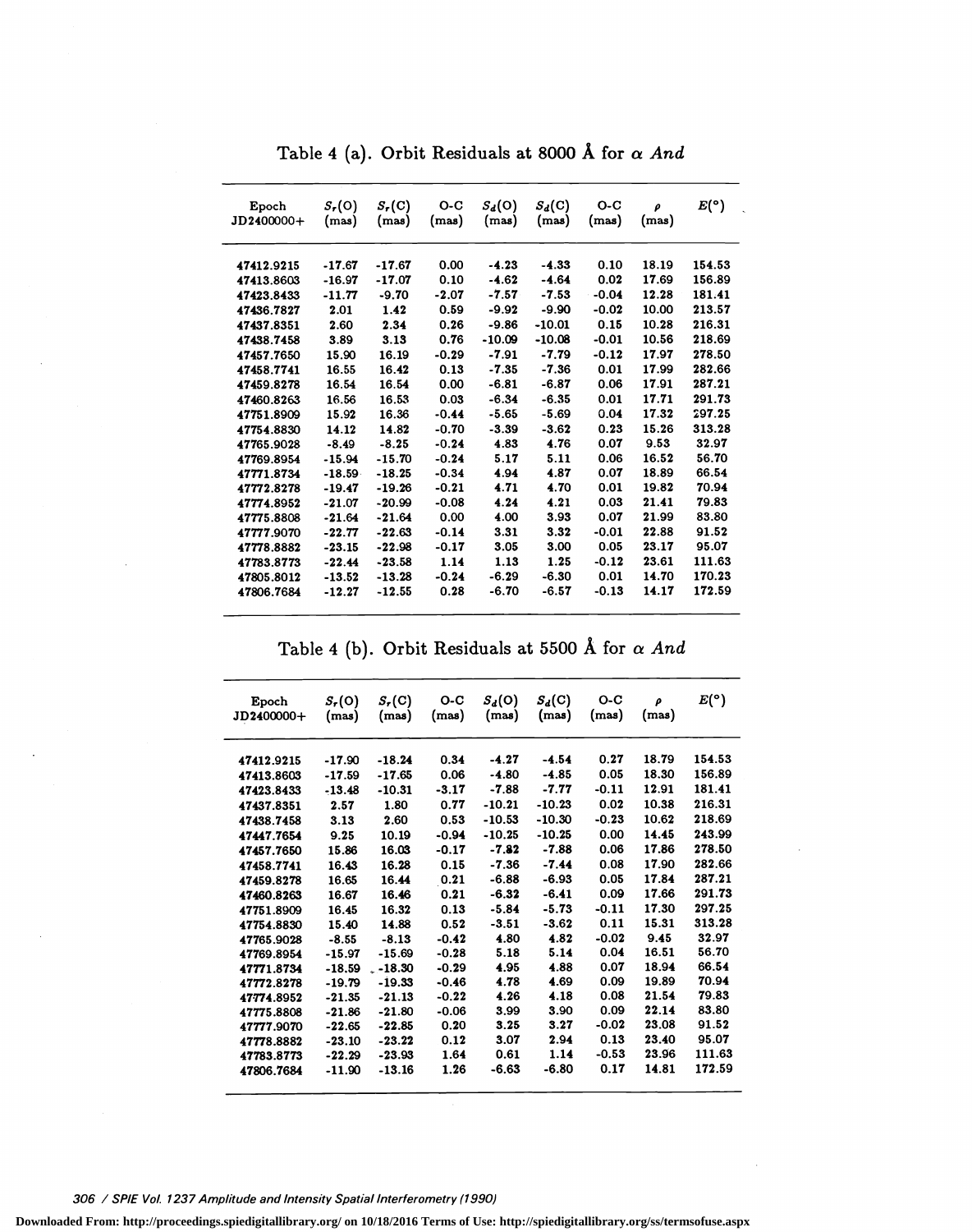(HD 11636, HR 553; R. A. =  $01^{h}49.^{m}1$ , Dec. =  $+20^{\circ}19'$  for equinox  $\beta$  Ari 1900.0) is a well known spectroscopic binary with large orbital eccentricity, and has a total magnitude of 2.64 and spectral type of A5 V. This system was predicted to be resolvable by speckle interferometry for a long time. Several large telescopes with aperture of 4 m, 5 m and 6 m, have been used with different speckle cameras<sup>6,7,8</sup>, and 10 years have been spent to try to resolve this binary. Now the Mark III Interferometer successfully resolved it in 1988, and its apparent orbit was determined  $also<sup>9</sup>$ .

We have now obtained 22 measurements on 12 baselines for  $\beta A r i$  covering 4 revolutions. The orbital parameters of  $\beta$  Ari are determined completely independently from other sources, and listed in the Table 5 with results from spectroscopy for comparison. It is interesting to notice that the big difference for the longitude of periastron,  $\omega$ . That means the discussions of periastron advance for  $\beta A r i$  will be continued, and further observations with the Mark III Interferometer is neccesary.

It should to be pointed out that using only data from 1988, which covered 98° of mean anomaly, or 27 % of a revolution, we determined the orbit accurately to less than 0."0007. The visual orbit of  $\beta$  Ari and measured data are presented in the Figure 3. The magnitude difference,  $\Delta m$  is 2.6 at 8000 Å. The residuals to the orbit for  $\beta$  Ari are calculated in Table 6.

| $\beta$ Ari    | The Mark III |             | Spectroscopy <sup>12</sup> |             |
|----------------|--------------|-------------|----------------------------|-------------|
| $P$ (days)     | 106.952      | $\pm 0.077$ | 106.9954                   | ±0.0005     |
| $T({\rm JD})$  | 2447377.63   | $\pm 0.40$  | 2444274.276                | $\pm 0.009$ |
| e <sub>1</sub> | 0.900        | ±0.008      | 0.895                      | ±0.003      |
| $a^n$ (mas)    | 37.02        | $+0.23$     |                            |             |
| i(°)           | 46.07        | $\pm 0.57$  |                            |             |
| w(°)           | 35.02        | $\pm 0.93$  | 24.5                       | $+2.0$      |
| $\Omega$ (°)   | 74.94        | ±0.80       |                            |             |
|                |              |             |                            |             |

Table 5. Comparison between The Mark III Interferometer and Spectroscopy for the orbital elements of  $\beta$  Ari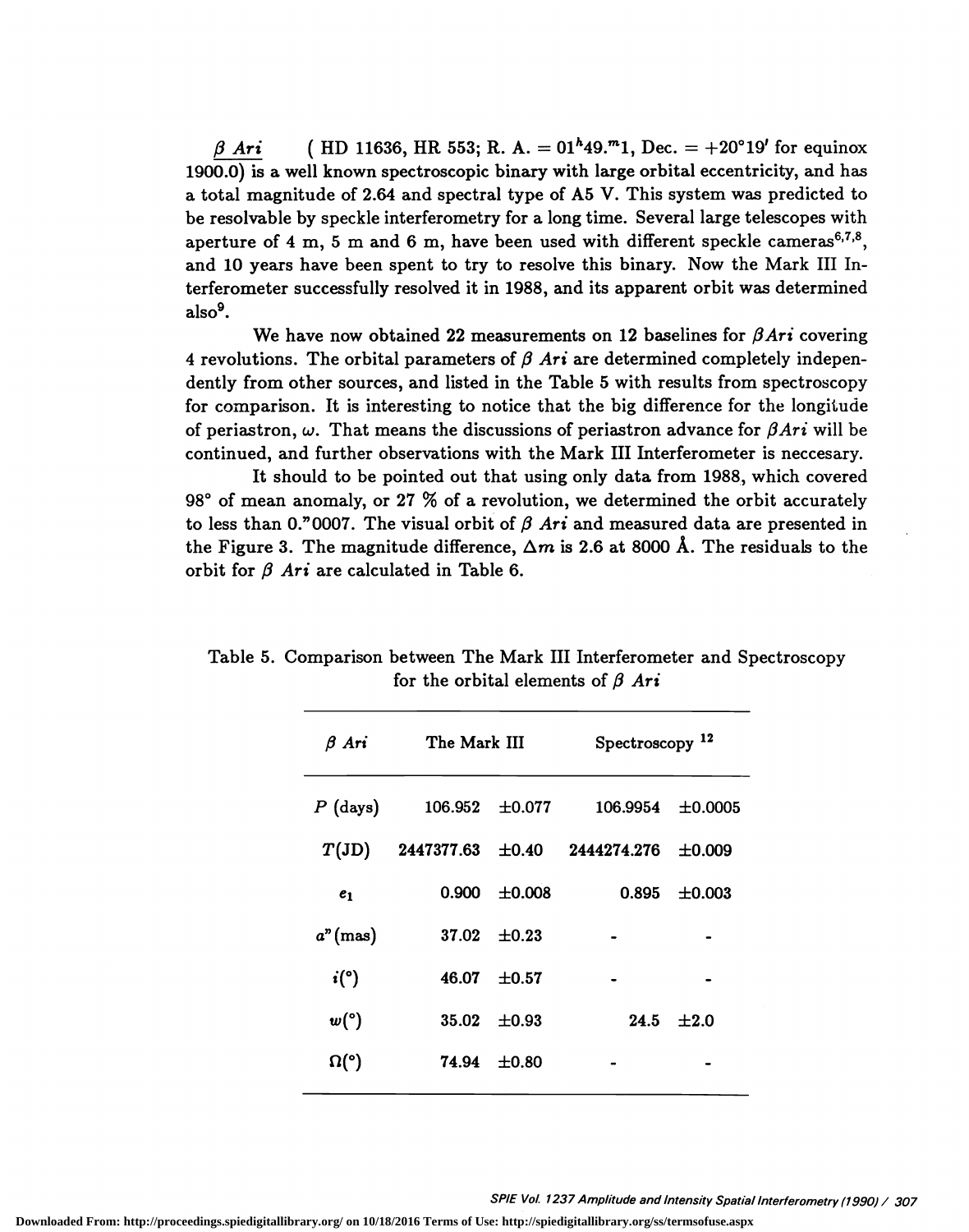Combined with data from spectroscopic observations, a distance of  $(18.87 \pm$ 0.61)pc and a corresponding geometrical parallax of  $0.^{n}0530 \pm 0.^{n}0017$  are derived. The latter result agrees well with the trigonometric parallax of  $0.^{n}0590 \pm 0.^{n}0072^{10}$ . The linear semimajor axis for  $\beta$  Ari is  $(0.68 \pm 0.02)$ a.u., and the masses of the primary and companion are  $M_1 = (2.34 \pm 0.10) M_{\odot}$  and  $M_2 = (1.34 \pm 0.07) M_{\odot}$ .

The ephemeris of the star  $\beta$  Ari from the newly determined orbit indicates that the maximum separation of  $\beta$  Ari is about 0."064. However, the angular separation is more than O."035 for about 83 days of each 107 day period, which is within the range of speckle interferometry. Thus, it should be possible to resolve this system by speckle interferometry if the magnitude difference  $\Delta m = 2.6$  at 8000 A can be accomodated.

Table 6. Orbit Residuals for  $\beta$  Ari

| Epoch<br>JD2400000+ | $S_r(O)$<br>(mas) | $S_r(C)$<br>(mas) | $O-C$<br>(mas) | $S_d(0)$<br>(mas) | $S_d(C)$<br>(mas) | $O-C$<br>(mas) | $\rho$<br>(mas) | $\boldsymbol{E}$<br>$(^\circ)$ |
|---------------------|-------------------|-------------------|----------------|-------------------|-------------------|----------------|-----------------|--------------------------------|
| 47407.8875          | 58.66             | 58.48             | 0.18           | $-2.59$           | $-2.69$           | 0.10           | 58.54           | 137.01                         |
| 47421.4948          | 63.99             | 63.36             | 0.63           | $-8.73$           | $-8.47$           | $-0.26$        | 63.92           | 162.85                         |
| 47422.7833          | 63.28             | 63.47             | $-0.19$        | $-8.91$           | $-8.98$           | 0.07           | 64.11           | 165.18                         |
| 47428.6633          | 63.04             | 63.30             | $-0.26$        | $-11.30$          | $-11.20$          | $-0.10$        | 64.28           | 175.67                         |
| 47433.1462          | 62.37             | 62.42             | $-0.05$        | $-12.86$          | $-12.77$          | $-0.09$        | 63.71           | 183.62                         |
| 47434.8574          | 61.76             | 61.92             | $-0.16$        | $-13.26$          | $-13.33$          | 0.07           | 63.33           | 186.65                         |
| 47435.8800          | 61.00             | 61.57             | $-0.57$        | $-14.01$          | $-13.66$          | $-0.35$        | 63.07           | 188.47                         |
| 47436.8541          | 61.26             | 61.21             | 0.05           | $-14.09$          | $-13.97$          | $-0.12$        | 62.78           | 190.21                         |
| 47437.8771          | 61.31             | 60.80             | 0.51           | $-14.17$          | $-14.28$          | 0.11           | 62.46           | 192.04                         |
| 47438.8312          | 60.85             | 60.39             | 0.46           | $-14.42$          | $-14.56$          | 0.14           | 62.12           | 193.75                         |
| 47442.0377          | 59.22             | 58.80             | 0.42           | $-15.73$          | $-15.47$          | $-0.26$        | 60.80           | 199.54                         |
| 47457.5316          | 45.82             | 46.23             | $-0.41$        | $-18.25$          | $-18.41$          | 0.16           | 49.76           | 229.65                         |
| 47458.8309          | 45.16             | 44.77             | 0.39           | $-18.43$          | $-18.52$          | 0.09           | 48.45           | 232.44                         |
| 47459.8405          | 43.81             | 43.59             | 0.22           | $-18.49$          | $-18.58$          | 0.09           | 47.39           | 234.66                         |
| 47765.9374          | 56.83             | 56.98             | $-0.15$        | $-16.16$          | $-16.25$          | 0.09           | 59.25           | 205.14                         |
| 47769.9291          | 54.10             | 54.13             | $-0.03$        | $-17.04$          | $-17.14$          | 0.10           | 56.78           | 212.65                         |
| 47770.9323          | 53.30             | 53.33             | $-0.03$        | $-17.23$          | $-17.34$          | 0.11           | 56.07           | 214.58                         |
| 47783.8943          | 38.74             | 39.56             | $-0.82$        | $-18.68$          | $-18.64$          | $-0.04$        | 43.73           | 241.97                         |
| 47806.8605          | 4.82              | 5.39              | $-0.57$        | 6.05              | 5.69              | 0.36           | 7.83            | 32.48                          |
| 47808.8536          | 14.62             | 14.74             | $-0.12$        | 7.01              | 7.08              | $. -0.07$      | 16.35           | 52.29                          |
| 47832.8113          | 56.39             | 56.48             | $-0.09$        | $-1.34$           | $-1.40$           | 0.06           | 56.49           | 131.04                         |
| 47836.7488          | 58.87             | 59.12             | $-0.25$        | $-3.01$           | $-3.16$           | 0.15           | 59.20           | 139.13                         |

308 / SPIE Vol. 1237 Amplitude and Intensity Spatial Interferometry (1990)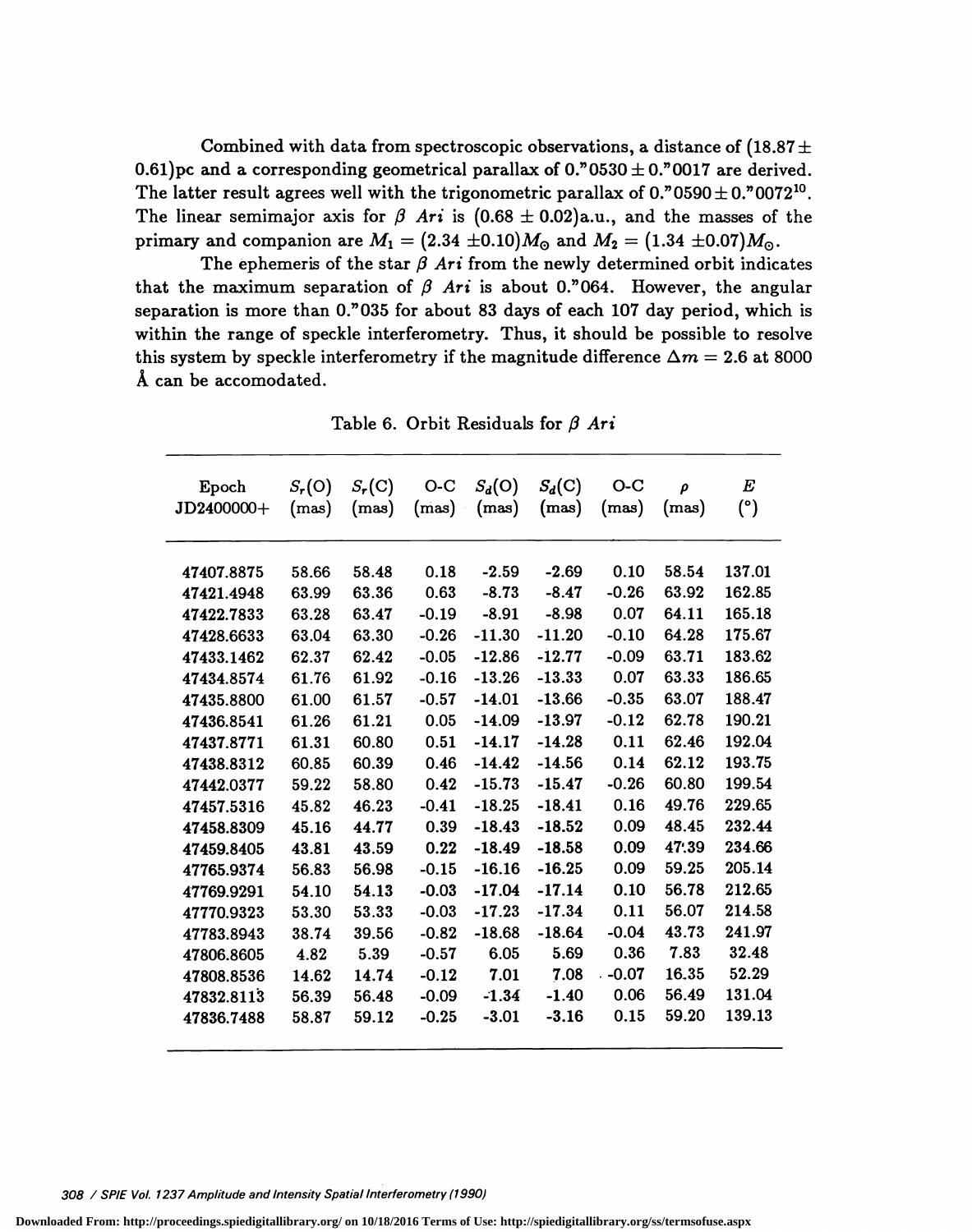$\beta$  Tri ( HD 13161, HR 622; R. A. = 2<sup>h</sup>03.<sup>m</sup>6, Dec. = 34°31' for equonix 1900.0) has a period of 31.388 days, and a total magnitude of 3.0 and spectral type A5 III . This system has two sets of orbital elements from spectroscopy which differ from each other considerably. Petries<sup>5</sup> found a magnitude difference  $\Delta m = 1.19$ , and considered it not of high precision because of difficulty of measurement for the fainter component.

We have obtained 10 useful measurements for wavelength of 8000 Å in 1989, which cover 58 days — almost two revolutions. The calculated semimajor axis is only  $\approx 0.7008$ . The preliminary orbit and measured data are plotted in Figure 4. The magnitude difference is  $\approx 0.5$  mag.

 $\alpha$  Equ ( HD 202447, HR 8131; R. A. = 21<sup>h</sup>10.<sup>m</sup>8, Dec. = 04°50' for equonix 1900.0) has a period of 98.81 days, and a total magnitude of 3.92 and spectral types G2 II and A5 V for two components respectively. The orbital elements from spectroscopy are of poor quality<sup>4</sup>. Data from the Mark III interferometer can be used to estimate the semimajor axis of  $\approx 0.7012$ , and magnitude difference of  $\approx 0.7$ mag. Its visual orbit and observation data are shown in Figure 5. It is necessary to obtain more scans per night for  $\beta$  Tr1 and  $\alpha$  Equ, and refine the determination of orbital parameters.

Successful resolution of several spectroscopic binaries with the Mark III Stellar Interferometer demonstrate its excellent performance with high resolution and high measurement precision. We expect that more close binary stars will be resolved in the near future.

#### 4. ACKNOWLEDGMENTS

Literature survey is based on the SIMBAD data retrieval system, database of the Strasbourg, France, Astronomical Data Center.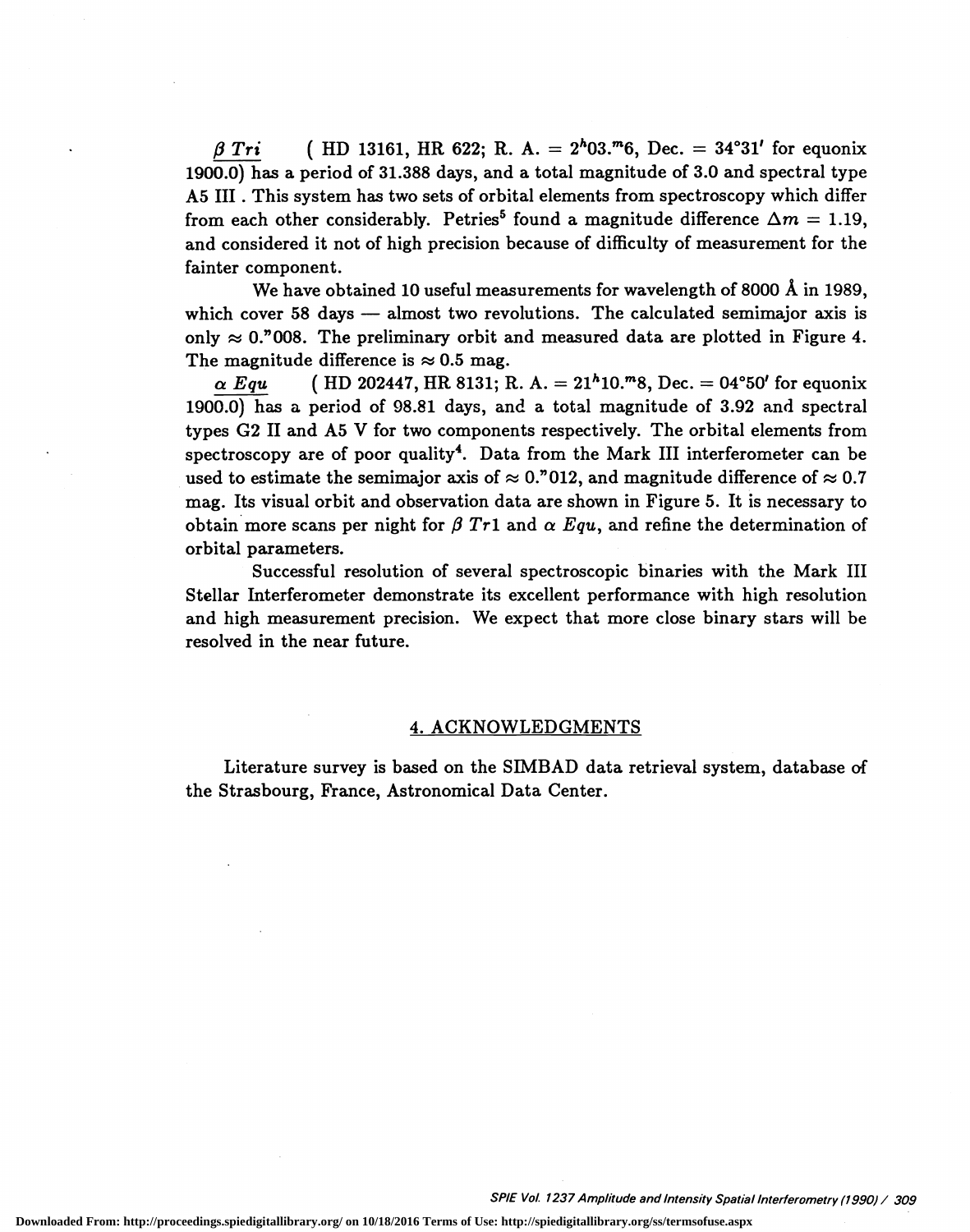#### 5. REFERENCES

- 1. M. Shao, M. Colavita, B. E. Hines, D. H. Staelin, D. J. Hutter, K. J. Johnston, D. Mozurkewich, R. S. Simon, J. L. Hershey, J. A. Hughes and G. H. Kaplan, "The Mark III Stellar Interferometer", Astron. Astrophys., Vol. 193, pp. 357-371, 1988
- 2. R. Hanbury Brown, The Intensity Interferometer, ( Taylor & Francis, London, Great Britain ), p. 122, 1974
- 3. W. D. Heintz, Double Stars ( Reidel, Hingham, MA ), p. 48, 1978
- 4. A. H. Batten, J. M. Fletcher & P. J. Mann, "Seventh Catalogue of the Orbital Elements of Spectroscopic Binary Systems", Pub. Dom. Astrophys. Obs., Vol. 15, No. 5, 1978
- 5. R. M. Petrie, "The Magnitude Differences Between the Components of Eighty-Two Spectroscopic Binaries", Pub. Dom. Astrophys. Obs., Vol. 8, No. 10, p. 319, 1950
- 6. H. A. McAlister & W. I. Hartkopf, "Second Catalog of Interferometric Measurements of Binary Stars", CHARA Contribution No. 2, p. 27, 1987
- 7. A. Labeyrie, D. Bonneau, R. V. Stachnik and D. Y. Gezari, "Speckle Interferometry. III. High-Resolution Measurements of Twelve Close Binary Systems", Ap. J. Vol. 194, L147-L151, Dec. 1974
- 8. Y. Balega, D. Bonneau and R. Foy, "Speckle Interferometric measurements of binary stars. II.; Astron. Astrophys. Suppl. Ser., Vol. 57, pp. 31-36, July 1984
- 9. Xiaopei Pan, Michael Shao, Mark Colavita, David Mozurkewich, Richard S. Simon and Kenneth J. Johnston, "Apparent Orbit of the Spectroscopic Binary  $\beta$  Ari with the Mark III Stellar Interferometer", Ap. J., June 1990
- 10. W. van Altena, J. Lee, & D. Hoffleit, Yale Parallax Catalogue (Yale University Observatory), 1989
- 11. G. C. L. Aikman,"The Spectroscopic Binary Characteristics of the Mercury-Manganese Stars", Pub. Dom. Astrophys. Obs., Vol. 14, No. 18, p. 379, 1976
- 12. J. Tomkin and H. Tran, "The Double-Lined Eccentric Spectroscopic Binary Beta An", A. J. , Vol. 94, pp. 1664-1669, 1987

310 / SPIE Vol. 1237 Amplitude and Intensity Spatial Interferometry (1990)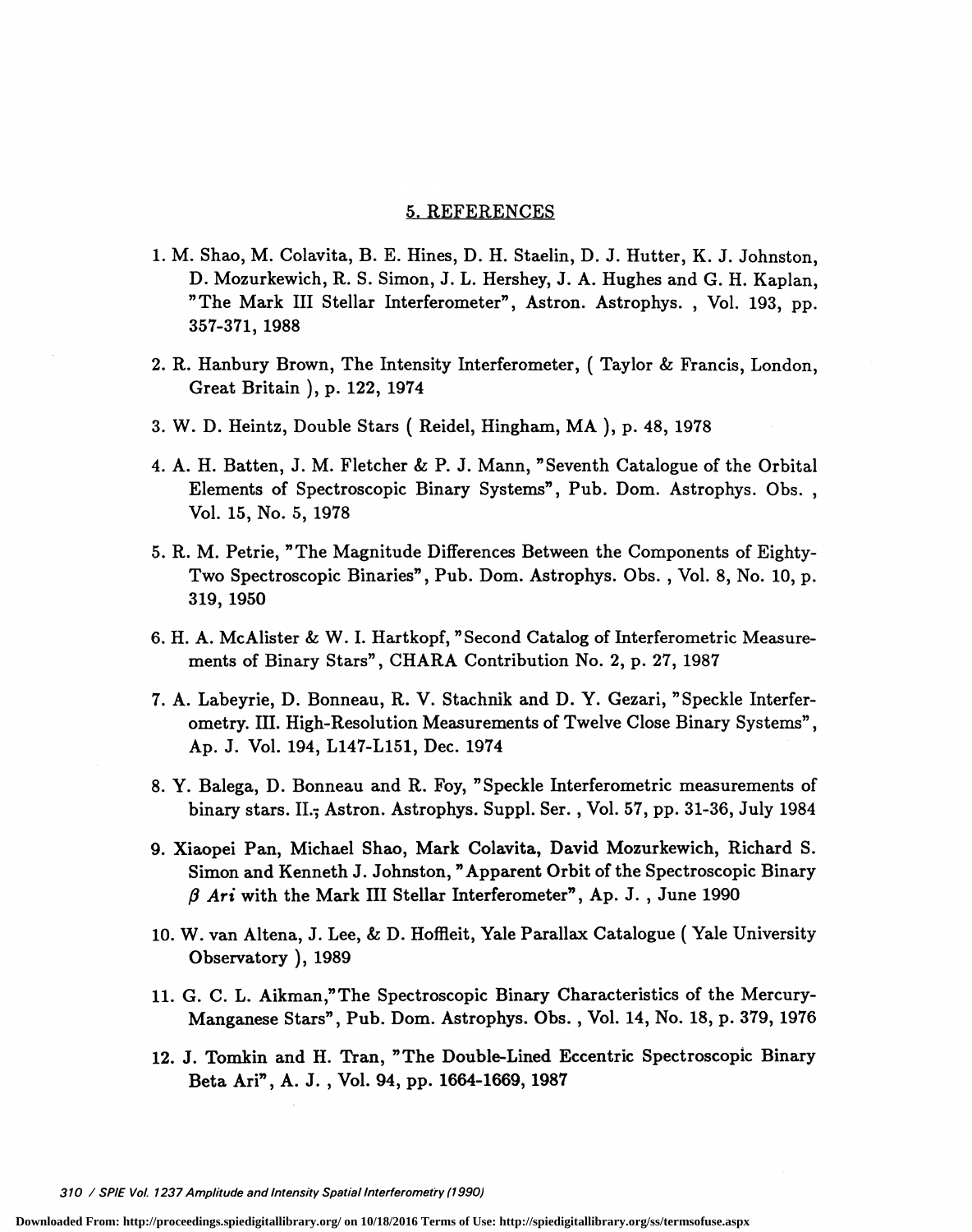

Figure 1-(a). Measured and best-fit fringe visibilities for  $\alpha$  And at 8000 Å on baseline  $# 38$  (32 m), August 31, 1989. The best-fit curve corresponds to intensity ratio  $R = 0.199$ , and separations in R. A. and Dec. of -15.96 mas and 5.16 mas, respectively.



Figure 1-(b). Measured and best-fit fringe visibilities for  $\alpha$  And at 5500 Å on baseline  $#$  38 (32 m), August 31, 1989. The best-fit curve corresponds to intensity ratio  $R = 0.175$ , and separations in R. A. and Dec. of -15.94 mas and 5.17 mas, respectively.

SPIE Vol. 1237 Amplitude and Intensity Spatial Interferometry (1990) / 311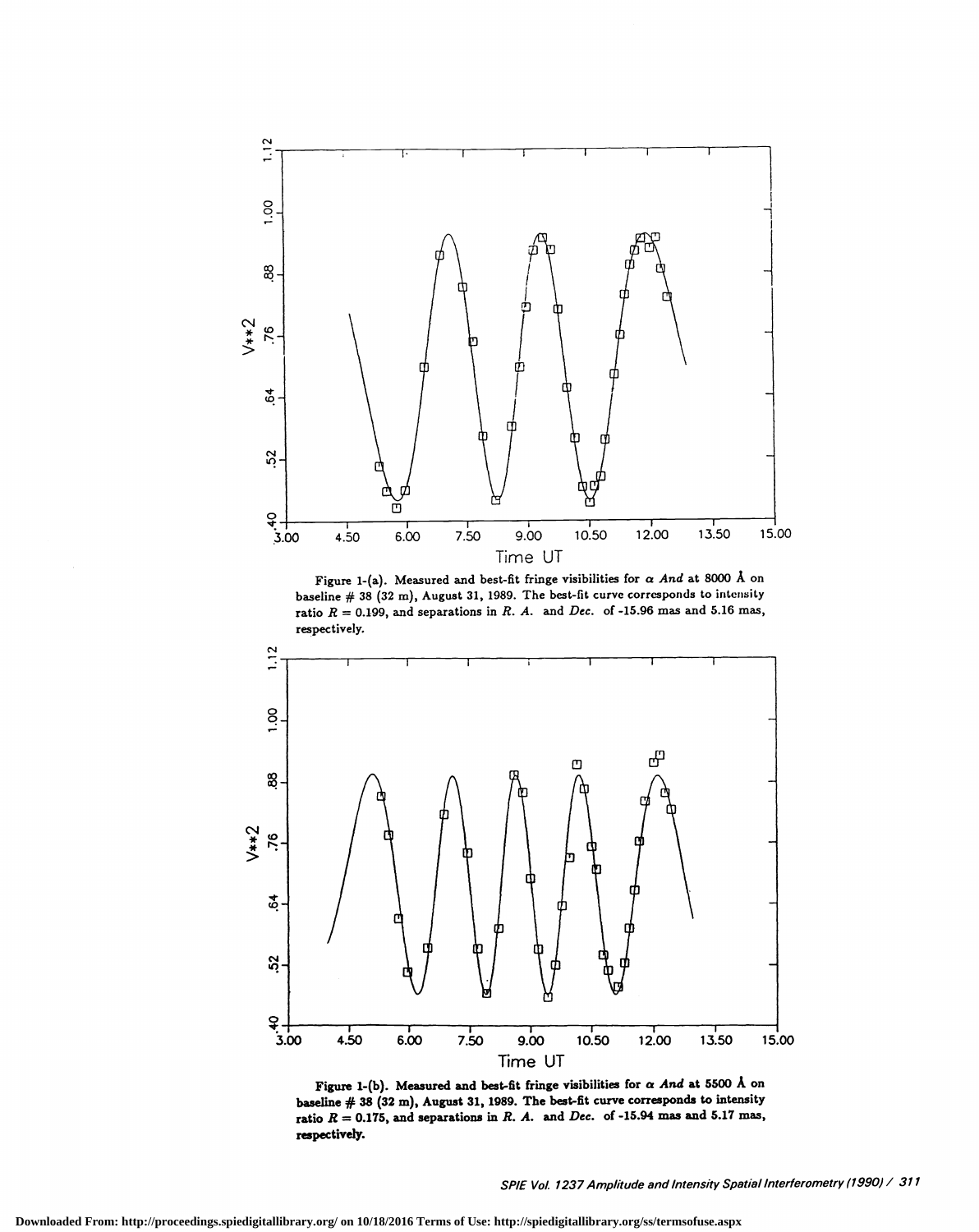80 Apparent Orbit of Alpha And  $\frac{1}{2}$ R.A. (mas)  $-9$  $+$  နိ  $\frac{1}{10}$  $\frac{1}{2}$ T Ţ Ţ  $\mathbf{I}$ **Q2-** $\frac{15}{1}$  $-15$ Q<br>Q  $\mathfrak{g}$  $\circ$  $\ddot{\mathbf{v}}$ Dec. (mas)

312 / SPIE Vol. 1237 Amplitude and Intensity Spatial Interferometry (1990)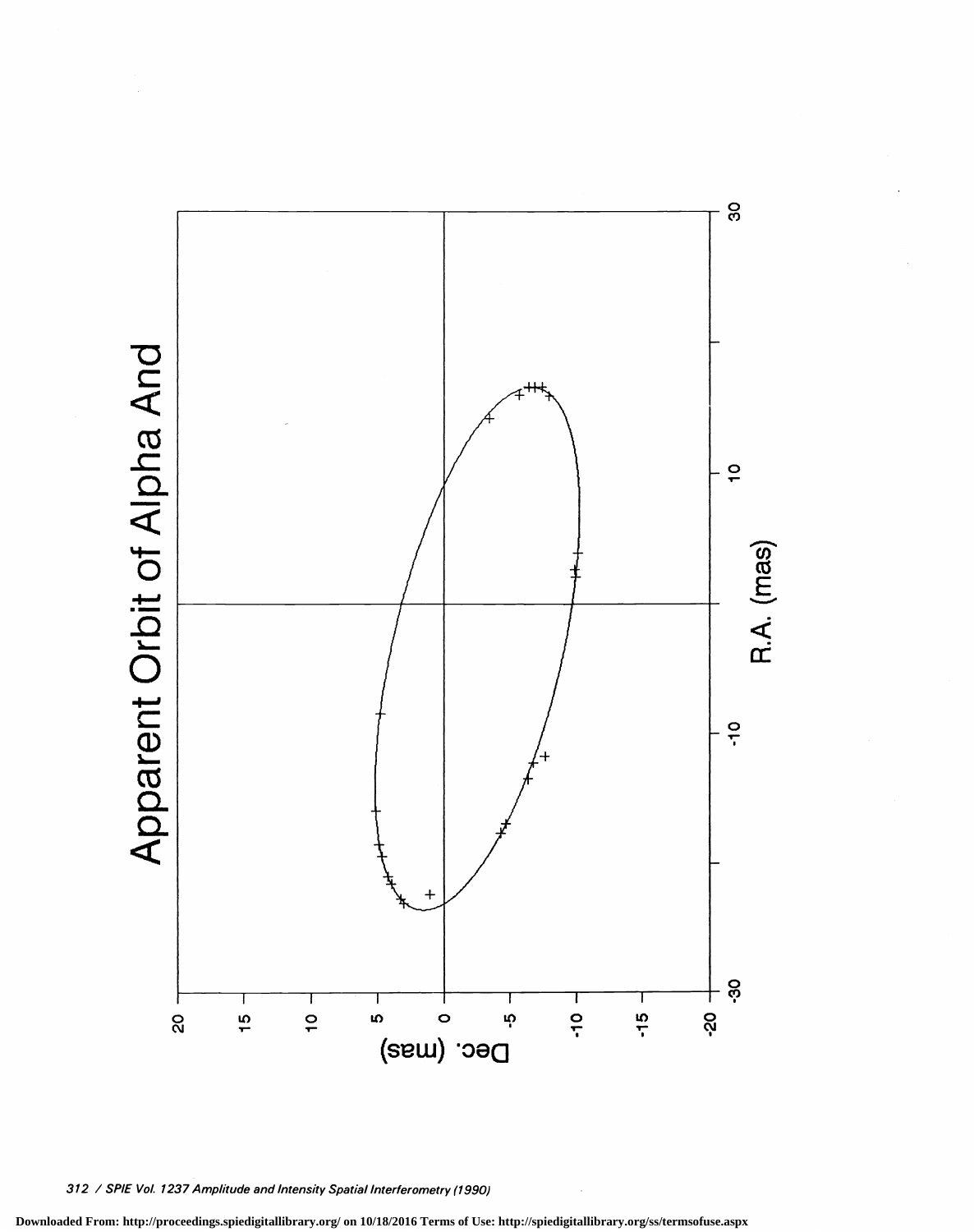

**Apparent Orbit of Beta Ari** 

SPIE Vol. 1237 Amplitude and Intensity Spatial Interferometry (1990) / 313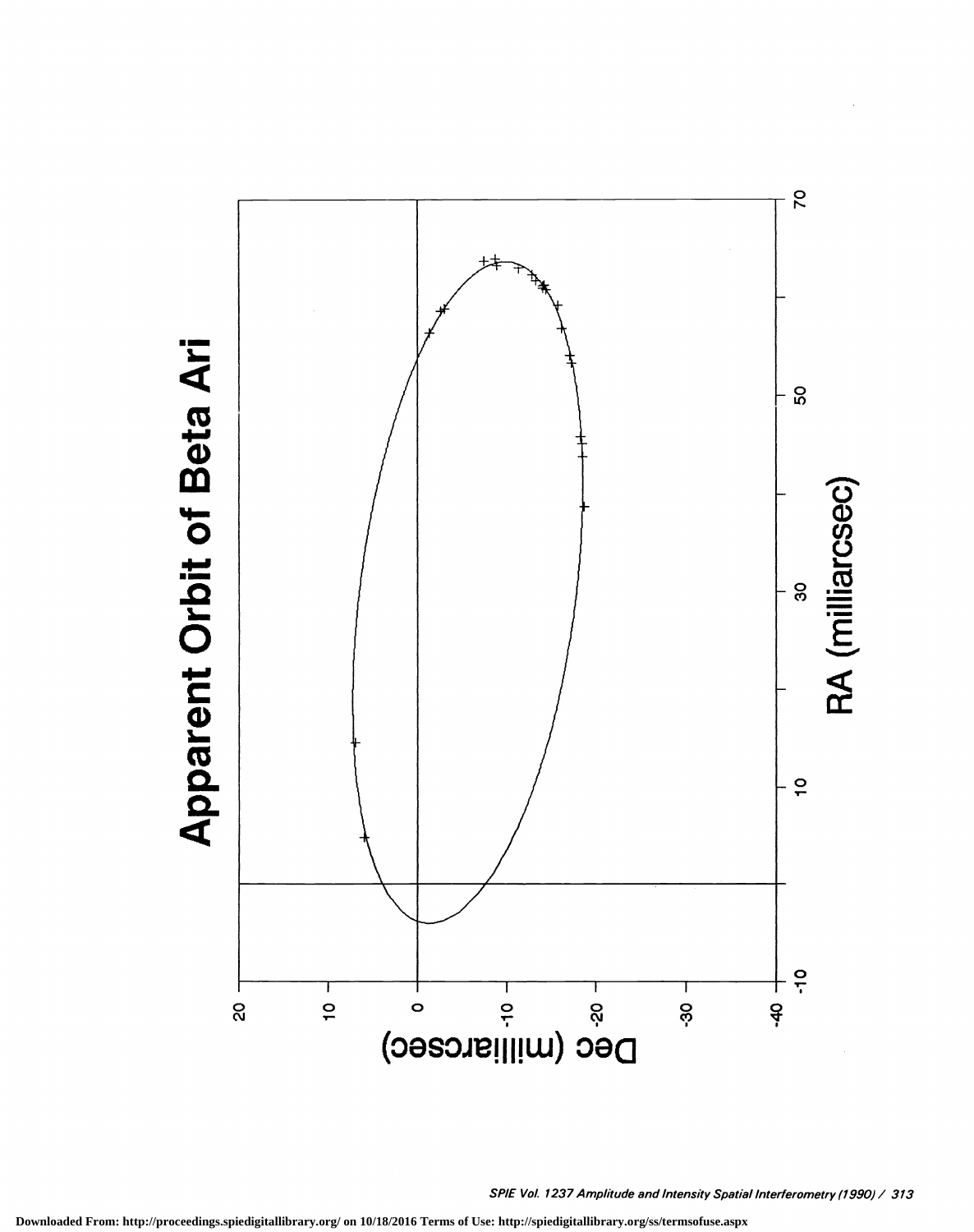